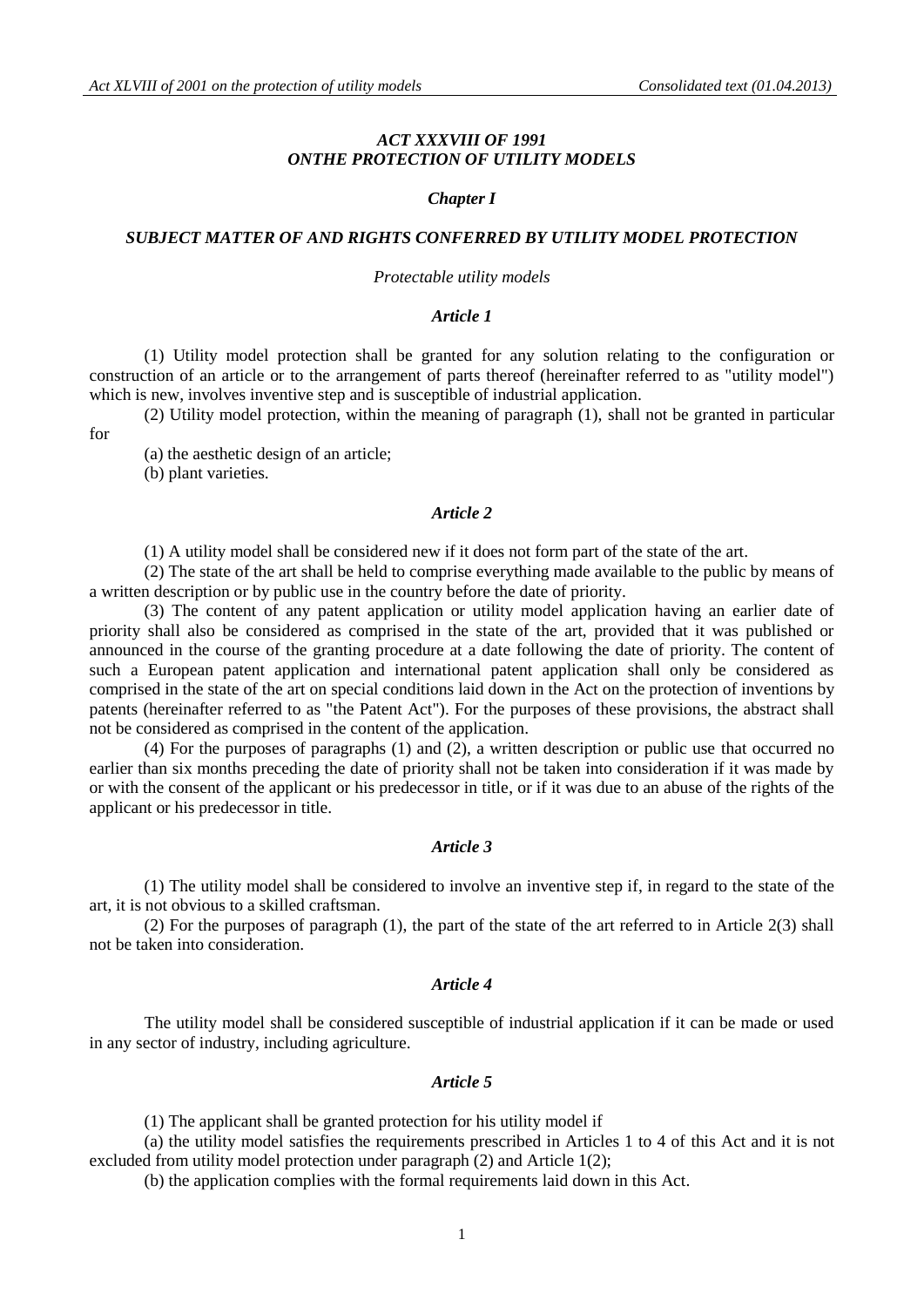(2) The utility model may not be granted protection if its use would be contrary to law or public morality, unless merely the trade of such products is restricted by law.

*Inventor of the utility model and right to utility model protection*

#### *Article 6*

The inventor of the utility model is the person who has created the utility model.

### *Article 7*

(1) The right to utility model protection shall belong to the inventor or his successor in title.

(2) If two or more persons have created a utility model jointly, the right to utility model protection shall belong to them or to their successors in title jointly. If two or more persons have created the utility model independently of each other, the right to utility model protection shall belong to the inventor or his successor in title who filed the application with the earliest date of priority with the Hungarian Intellectual Property Office.

### *Article 8*

The provisions on service and employee inventions shall apply *mutatis mutandis* to utility models created by persons working in employment or in public service, by persons in service relationship or by members of a co-operative working within the framework of a legal relationship of an employment nature.

### *Article 9*

In any other matters concerning the moral rights of the inventor of the utility model and the right to utility model protection, the provisions of the Patent Acton the moral rights of the inventor and the right to a patent shall apply *mutatis mutandis*.

#### *Establishment and term of utility model protection*

### *Article 10*

Utility model protection shall begin on the date when protection is granted to the applicant, and it shall be effective retroactively from the date of filing of the application.

#### *Article 11*

(1) Utility model protection shall have a term of ten years beginning on the filing date of the application.

(2) Annual maintenance fees shall be paid during the term of utility model protection. The fee for the first year shall be due in advance on the filing date and the fees for the subsequent years shall be paid in advance on the anniversaries of the filing date. The annual fee which becomes due prior to the grant of the utility model protection may also be paid within a grace period of six months from the date on which the granting decision becomes final, while all other annual fees may also be paid within a grace period of six months from the due date.

*Rights conferred by utility model protection, scope and limitations thereof*

# *Article 12*

Utility model protection shall afford the holder the exclusive right to exploit the utility model or to license another person to exploit it, as provided for by legislation. The exclusive right of exploitation shall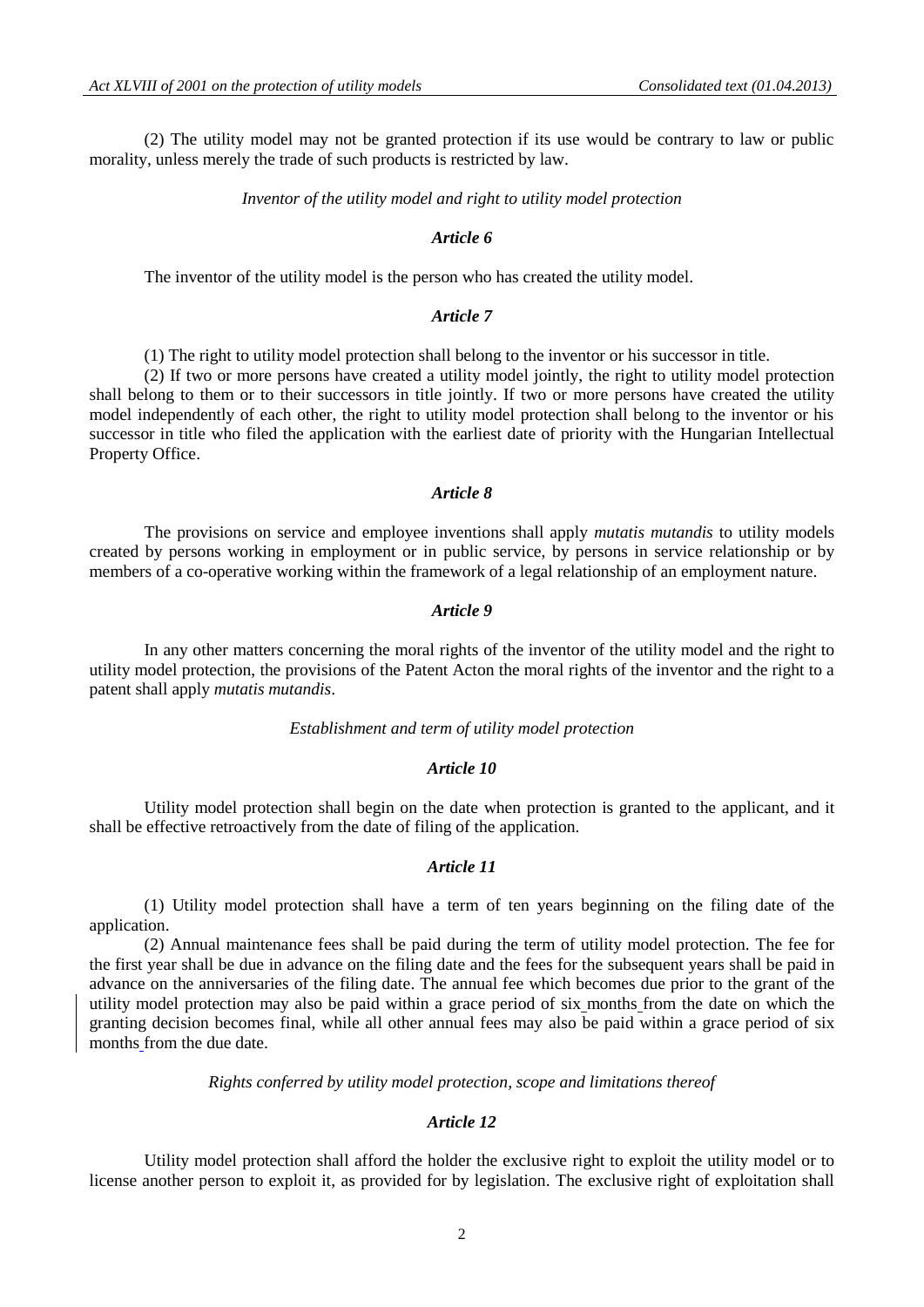include the manufacture, use, importation of the subject matter of the utility model or putting it on the market within the framework of economic activity.

# *Article 13*

(1) The scope of utility model protection shall be determined by the claims. The claims shall be interpreted only on the basis of the description and the drawings.

(2) Utility model protection shall cover any product in which all the characteristics of the claim are embodied or in which one or more characteristics of the claim are replaced by an equivalent.

(3) Entitlement to remuneration deriving from utility model protection shall not be affected if one or more characteristics of the claim are replaced in the product by improved characteristics made available to the licensee by the holder of the utility model protection or by the inventor of the utility model.

#### *Article 14*

Rights deriving from a utility model and from utility model protection, with the exception of the moral rights of the inventor, may be transferred, assigned and pledged.

# *Article 15*

Under a contract of exploitation (utility model license contract), the holder of the utility model licenses the right to exploit the utility model and the person exploiting the utility model is required to pay royalties.

# *Article 16*

(1) If a protected utility model cannot be exploited without infringing the protection of another utility model, a compulsory license shall be granted for the dominant utility model to the extent necessary for exploitation.

(2) If a patented invention or a variety under plant variety protection cannot be exploited without infringing a protected utility model, a compulsory license shall be granted for the dominant utility model to the extent necessary for exploitation.

### *Article 17*

(1) With respect to succession in title, to the pledging of rights deriving from utility model and from utility model protection, as well as to license contracts, the provisions of the Patent Act shall apply *mutatis mutandis*.

(2) With respect to compulsory licenses of protected utility models and the limitations and exhaustion of utility model protection, the common provisions of the Patent Act on compulsory licenses, and the provisions on limitations and exhaustion of patent protection thereof shall apply *mutatis mutandis*.

(3) With respect to joint right to a utility model protection and joint utility model protection, the provisions of the Patent Acton joint right to a patent and joint patent shall apply *mutatis mutandis*.

### *Chapter II*

### *INFRINGEMENT OF UTILITY MODELS AND UTILITY MODEL PROTECTION*

#### *Infringement of utility models*

#### *Article 18*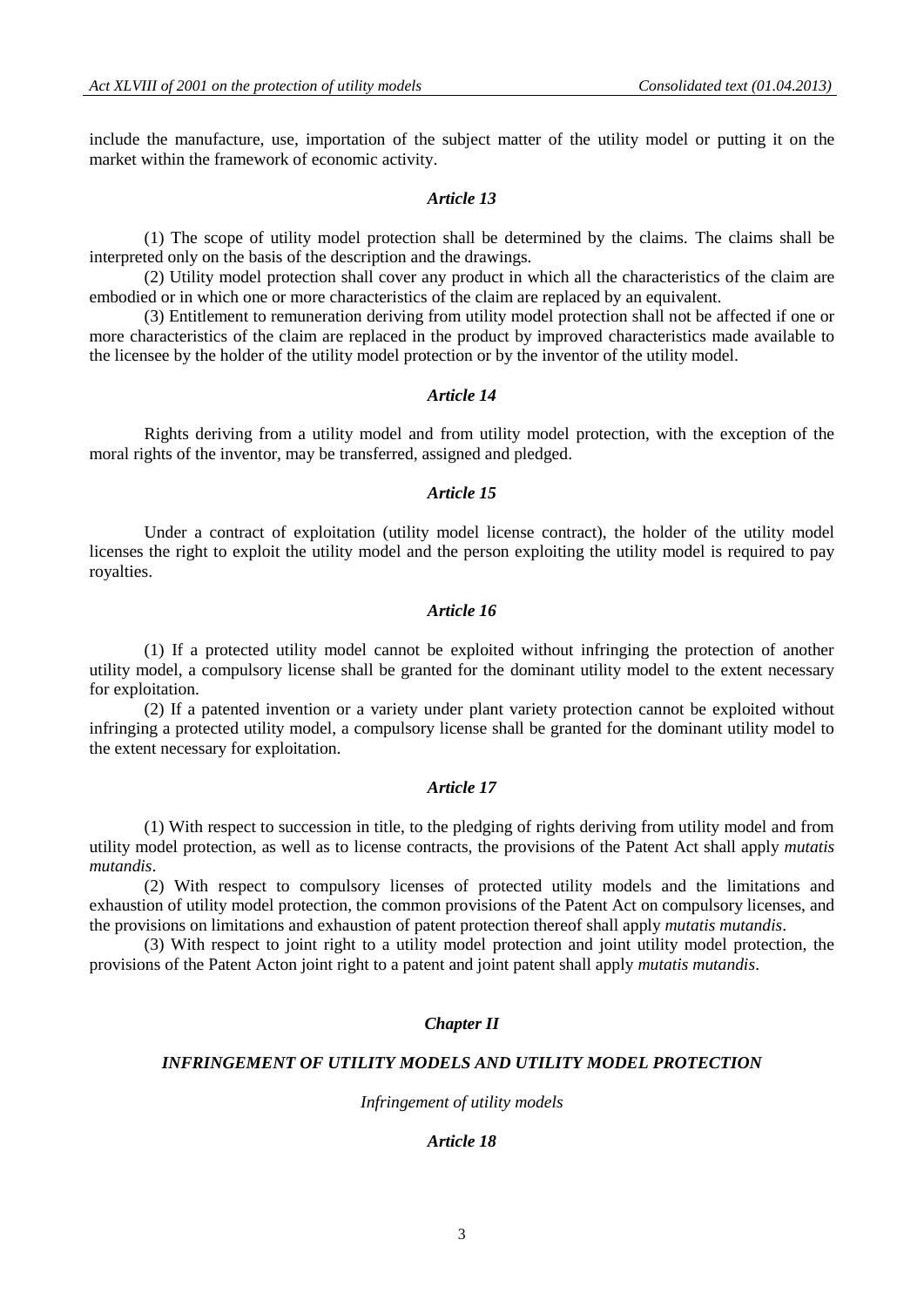Where the subject matter of a utility model application or of a utility model protection has been unlawfully taken from another person, the injured party or his successor in title may claim the assignment of the utility model application or of the utility model protection wholly or partly.

#### *Infringement of utility model protection*

### *Article 19*

(1) Any person who unlawfully exploits a protected utility model commits an infringement of utility model protection.

(2) The holder of the utility model protection may have recourse to the same civil remedies against the infringer as a patentee, by virtue of the Patent Act, may have recourse to against the infringer of his patent.

(3) In case of infringement of utility model protection, the provisions of the Patent Act shall apply to the rights of the licensee authorized by the holder.

#### *Decision on lack of infringement*

# *Article 20*

(1) Any person believing that proceedings for infringement of utility model protection may be instituted against him may, prior to the institution of such proceedings, request a decision ruling that the product exploited or to be exploited by him does not infringe a particular utility model protection specified by him.

(2) Where a final decision on lack of infringement has been given, infringement proceedings may not be instituted on the basis of the specified utility model protection in respect of the same product.

### *Chapter III*

### *LAPSE OF UTILITY MODEL PROTECTION*

*Cases of lapse of utility model protection*

### *Article 21*

(1) Utility model protection shall lapse:

(a) when the period of protection expires, on the day following the date of expiration;

(b) if the annual fees have not been paid, on the day following the due date;

(c) if the holder of the utility model protection surrenders the protection, on the day following receipt of the surrender, or at an earlier date specified by the person surrendering the protection;

(d) if the utility model protection is revoked, with retroactive effect to the filing date of the application.

(2) Utility model protection shall be considered lapsed *ex tunc*, when a patent is granted by a final decision for a patent application

(a) derived from the utility model application;

(b) from which the utility model application has been derived.

### *Restoration of utility model protection*

# *Article 22*

If utility model protection has lapsed by reason of failing to pay annual fees, the Hungarian Intellectual Property Office shall, on request, restore the protection if the failure occurred for a justifiable reason.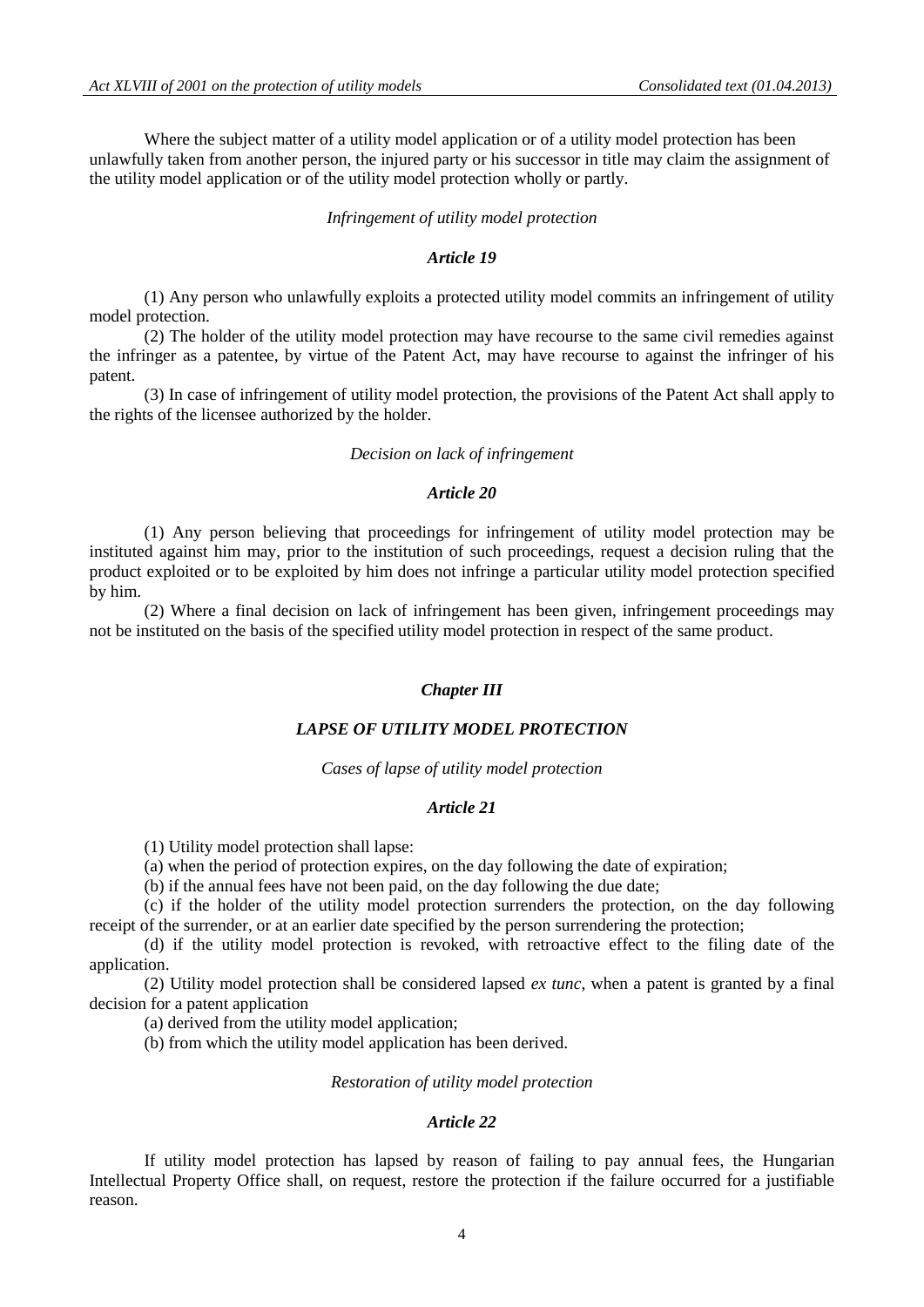#### *Surrender of utility model protection*

### *Article 23*

(1) The holder entered in the Utility Model Register may surrender utility model protection by a written declaration addressed to the Hungarian Intellectual Property Office. If the surrender affects the rights of third parties deriving from legislation, from rulings of an authority or from a license contract recorded in the Utility Model Register, or if a lawsuit is recorded in the Utility Model Register, it shall take effect only with the consent of the parties concerned.

(2) It shall also be possible to surrender certain claims of the utility model protection.

#### *Revocation of utility model protection*

#### *Article 24*

(1) Utility model protection shall be revoked if

(a) the subject matter of the utility model protection does not satisfy the requirements laid down in Article  $5(1)(a)$ :

(b) the description does not satisfy the legal requirements (Article 32);

(c) the subject matter of the utility model protection extends beyond the content of the application as filed at the accorded filing date or – in the case of division – beyond the content of the divisional application.

(2) Where grounds for revocation exist only in part, the utility model protection shall be limited accordingly.

# *Reclaiming of royalties*

## *Article 25*

If utility model protection lapses *ex tunc*, only the portion of the royalties collected in good faith by the holder of the utility model protection or the inventor of the utility model that was not covered by the benefits derived from exploitation of the utility model may be reclaimed.

### *Chapter IV*

# *PROCEDURES BEFORE THE HUNGARIAN INTELLECTUAL PROPERTY OFFICE IN UTILITY MODEL MATTERS*

*Competence of the Hungarian Intellectual Property Office*

#### *Article 26*

The Hungarian Intellectual Property Office shall have competence in the following utility model matters:

(a) grant of utility model protection;

(b) decision on lapse of utility model protection and restoration thereof;

(c) revocation of utility model protection;

(d) decision on lack of infringement;

(e) interpretation of utility model descriptions;

(f) matters concerning the maintenance and recording of utility model protection.

*Application of the general rules of public administration procedures*

# *Article 27*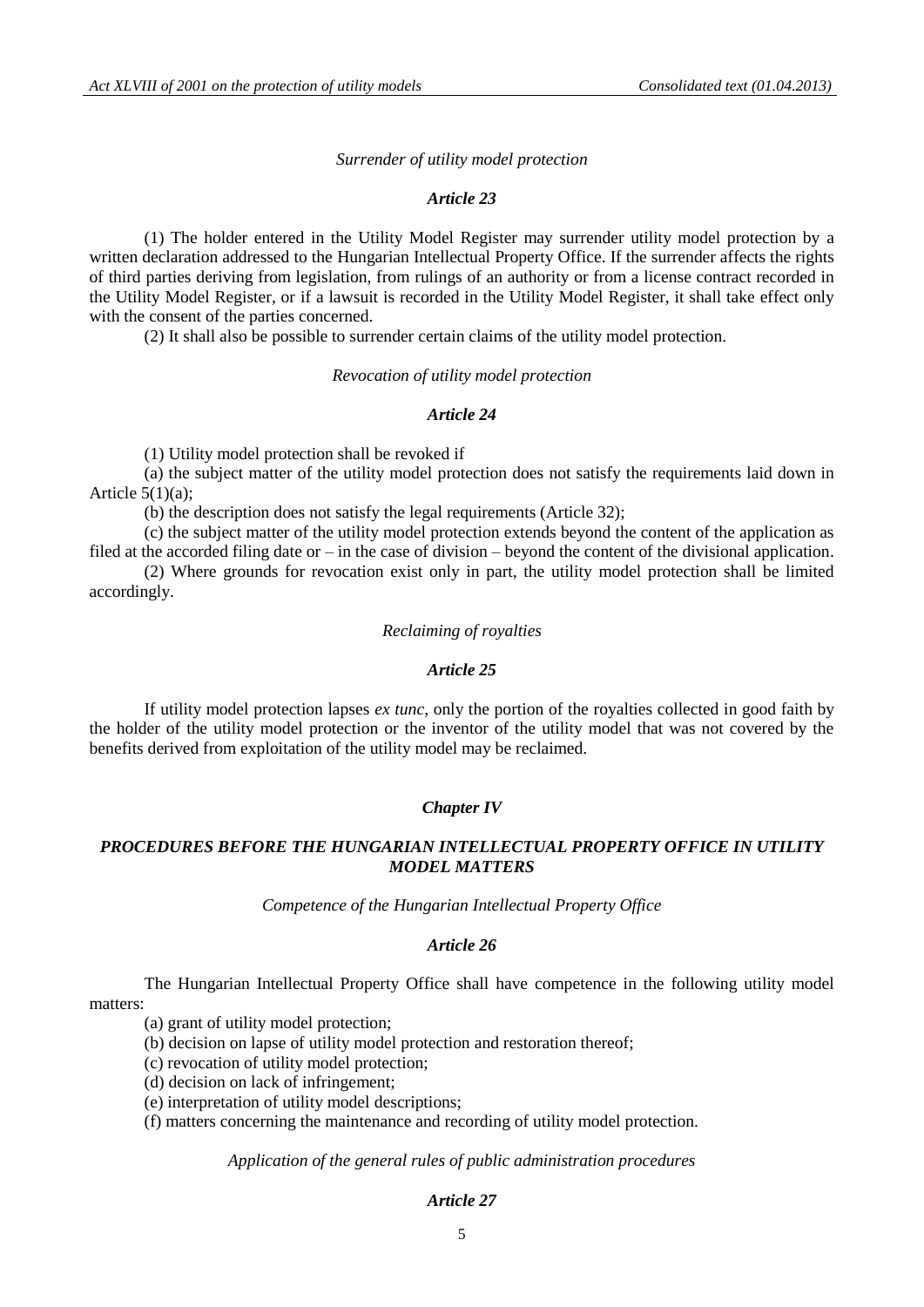(1) The Hungarian Intellectual Property Office shall proceed in utility model matters – with the exceptions laid down in this Act – by applying the provisions of the Public Administration Procedures Act.

(2) Against the decisions of the Hungarian Intellectual Property Office appeals, rehearing and supervisory procedures and notice of the prosecutor shall not be admissible.

(3) Decisions of the Hungarian Intellectual Property Office taken in utility model matters shall be reviewed by the court in conformity with the provisions of Article 37.

(4) In the absence of a provision of the Patent Act to the contrary, the Hungarian Intellectual Property Office may withdraw or modify its decisions – terminating the procedure – taken in the following matters only if a request for review is made and only until such request is transmitted to the court:

(a) grant of utility model protection;

(b) decision on lapse of utility model protection and restoration thereof;

(c) revocation of utility model protection;

(d) decision on lack of infringement.

(5) In the absence of a provision of the Patent Act to the contrary, the Hungarian Intellectual Property Office may withdraw or modify its decision – terminating the procedure – taken in the matters referred to in paragraph (4)(c) and (d) on the basis of a request for review only if it establishes that its decision infringes law or if the parties request unanimously the modification or withdrawal of the decision.

#### *Article 28*

(1) The general provisions of the Patent Act governing procedures before the Hungarian Intellectual Property Office shall apply *mutatis mutandis* to utility model matters before the Hungarian Intellectual Property Office.

(2) The utility model application shall be considered withdrawn when a patent is granted by a final decision for a patent application

(a) derived from the utility model application;

(b) from which the utility model application has been derived.

#### *Utility model application*

### *Article 29*

(1) The procedure for the grant of utility model protection shall begin with the filing of an application with the Hungarian Intellectual Property Office.

(2) Utility model applications shall contain a request, a description of the utility model and other relevant documents.

(3) Detailed formal requirements to be complied with by applications shall be laid down by specific legislation.

(4) *[repealed]*

#### *Derivation from patent application*

#### *Article 30*

(1) Where the applicant has already filed a patent application at an earlier date, he may, in his declaration of priority filed within two months after the date of filing of a utility model application for the same subject matter, claim the filing date and the right of priority of the said patent application (derivation).

(2) The priority and filing date of the patent application shall apply by derivation to the utility model application if the derived utility model application is filed with the Hungarian Intellectual Property Office

(a) in the course of a patent application procedure up to the date on which the decision on the grant of a patent becomes final, or within three months from the date on which the decision refusing the patent application becomes final, or

(b) within three months from the date on which the decision declaring the patent revoked for lack of novelty or lack of inventive activity becomes final.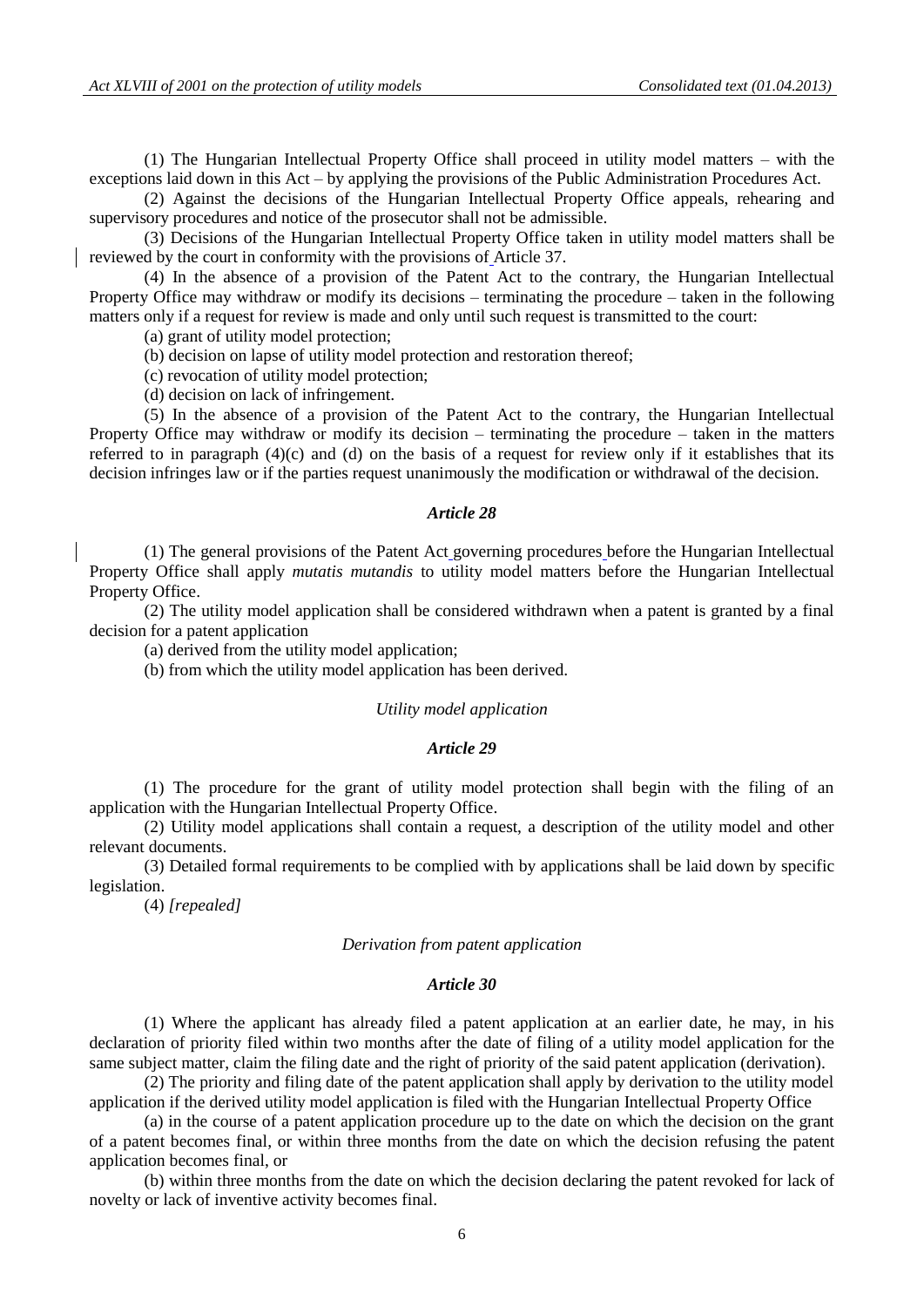(3) The derivation of a utility model application shall be admissible only within 10 years from the filing date of the patent application.

# *Article 31*

#### *[repealed]*

#### *Description*

# *Article 32*

(1) The description shall enable a skilled craftsman to carry out the subject matter of the utility model on the basis of the description and the drawings.

(2) At the end of the description one or more claims shall define, with reference to other parts of the description, the extent of the utility model protection applied for.

*Unity of utility model*

### *Article 33*

A utility model application may seek protection for one utility model only.

*Examination of the utility model application*

### *Article 34*

(1) The Hungarian Intellectual Property Office shall examine the utility model application whether the requirements of Article 29(2) to (4) have been met. (2) *[repealed]*

### *Article 35*

The Hungarian Intellectual Property Office shall carry out a substantive examination of the utility model application with regard to the following points:

(a) whether the subject matter of the application is a utility model;

(b) whether the subject matter of the application is susceptible of industrial application;

(c) whether the subject matter of the application is not excluded from utility model protection under Article 5(2);

(d) whether the description meets the legal requirements (Article 32);

(e) whether the utility model meets the requirement of unity;

(f) whether priority for the utility model has been claimed duly.

# *Procedure in utility model matters*

### *Article 36*

(1) For the priority, filing date, examination, amendment, division and withdrawal of utility model applications, declaration of lapse, restoration, revocation of utility model protection, as well as the interpretation of utility model descriptions and decision on lack of infringement, the provisions of the Patent Act shall apply *mutatis mutandis*.

(2) *[repealed]*

(3) For the grant of utility model protection, the provisions of the Patent Acton the grant of patents shall apply. After the publication of the grant of utility model protection, any person may inspect the utility model application and may ask for copies of its files on payment of a fee.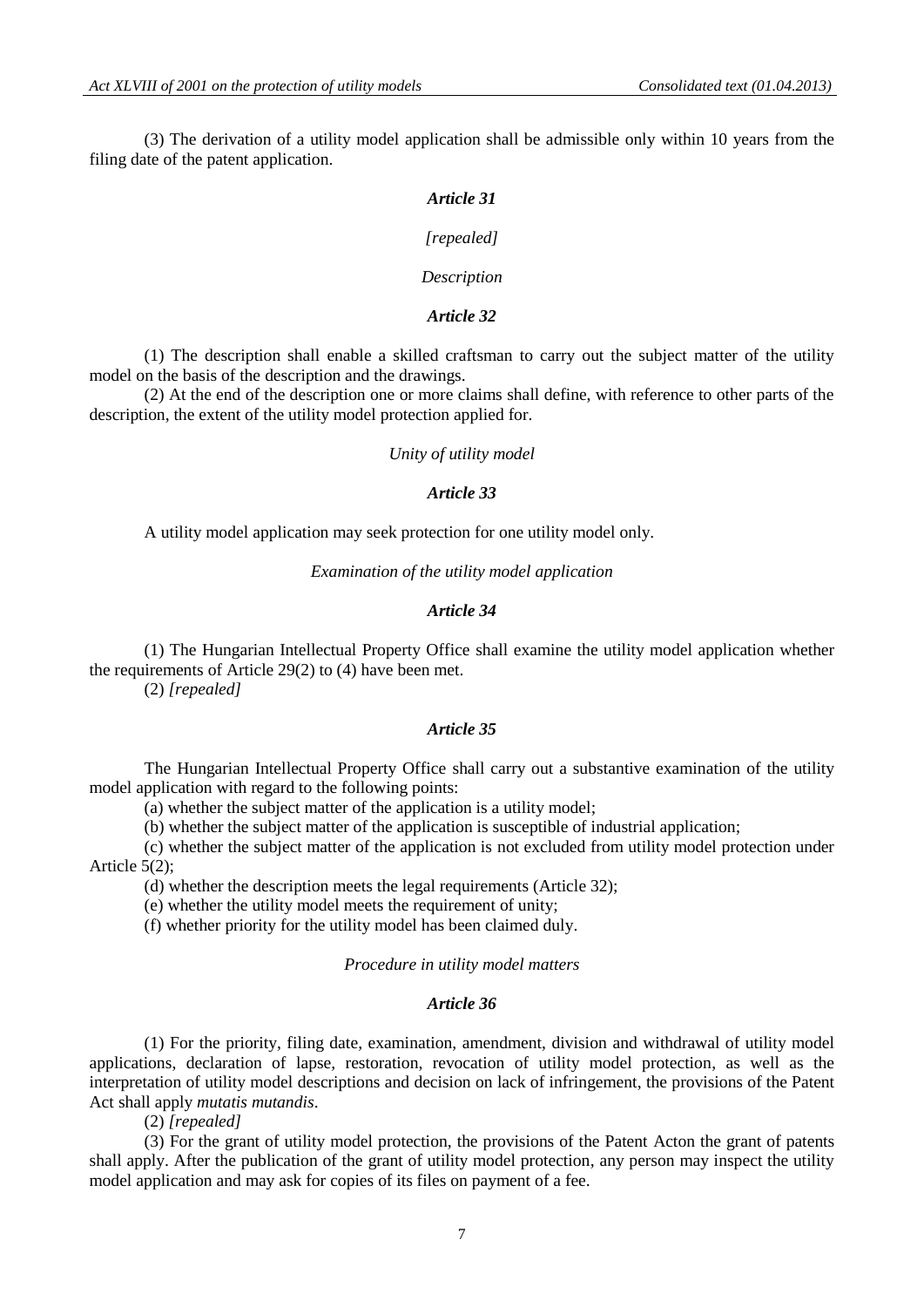(4) In utility model matters the provisions of the Patent Act on the effects of the European patent application shall apply *mutatis mutandis*. The European patent application may be converted into a national utility model application by applying the provisions of the Patent Act *mutatis mutandis*.

(5) Where the applicant designates, in compliance with Article 43 of the Patent Cooperation Treaty, that his international application tends to obtain utility model protection in Hungary as designated or an elected country, for the procedure of the Hungarian Intellectual Property Office as a designated or an elected office, the provisions of the Patent Act shall apply *mutatis mutandis*.

### *Chapter V*

### *COURT PROCEEDINGS IN UTILITY MODEL MATTERS AND LITIGATION*

*Review of decisions taken by the Hungarian Intellectual Property Office*

# *Article 37*

(1) Upon request, the court may review the Hungarian Intellectual Property Office's

(a) decisions referred to in Article 27(4);

(b) decisions suspending the procedure or furnishing a basis for entries in the Utility Model Register; (c) orders excluding or limiting the inspection of files against which independent legal remedy is admissible under the provisions of the Public Administration Procedures Act;

(d) orders denying persons the legal status as a party to the procedure apart from those who have submitted a request for the commencement of the procedure;

(e) decisions imposing procedural fines or ruling on the amount and on the apportionment of procedural costs.

(2) A request for review brought against a decision imposing procedural fine or ruling on the amount and on the apportionment of procedural costs shall have no delaying force with respect to any other provisions of the decision not contested in the request for review, and shall not prevent them from becoming final.

(3) Any order of the Hungarian Intellectual Property Office not referred to in paragraph (1) may only be contested in a request for review of the decisions referred to in paragraph (1).

(4) Review of a decision may be requested by:

(a) any party to the procedures before the Hungarian Intellectual Property Office;

(b) any person excluded from, or limited in, the inspection of files;

(c) any person whose legal status as a party to the procedure has been denied.

(5) Review of a ruling on the registration or the revocation of a utility model protection may be requested by the public prosecutor under Article 5(2). Any other participant to the procedures before the Hungarian Intellectual Property Office may submit, in his own right, an independent request for review of the decision or a provision thereof relating to him.

(6) The request for review must be filed or posted by registered mail, with the exceptions laid down in paragraphs (7) and (8), within thirty days from the date of communication of the decision to the party concerned or to any other party to the procedure.

(7) The time limit of thirty days for the filing of a request for review shall be reckoned from the communication of the order refusing, or considering not to have been filed, the request for continuation of the procedure or the request for *restitutio in integrum*, if

(a) that date is later than the date of communication of the decision under paragraph (6), and

(b) the request for continuation of the procedure or the request for *restitutio in integrum* was filed to avert the consequences of an omission, which served directly as a basis for the decision under paragraph (6).

(8) If the review of a decision of the Hungarian Intellectual Property Office is requested on the basis of a decision taken by the Constitutional Court under the provisions of the Public Administration Procedures Act, the time limit for filing a request for review shall open again for thirty days from the service of the decision of the Constitutional Court.

(9) The request for review shall be filed with the Hungarian Intellectual Property Office, which shall forward it, together with the documents of the utility model file, to the court within fifteen days except for